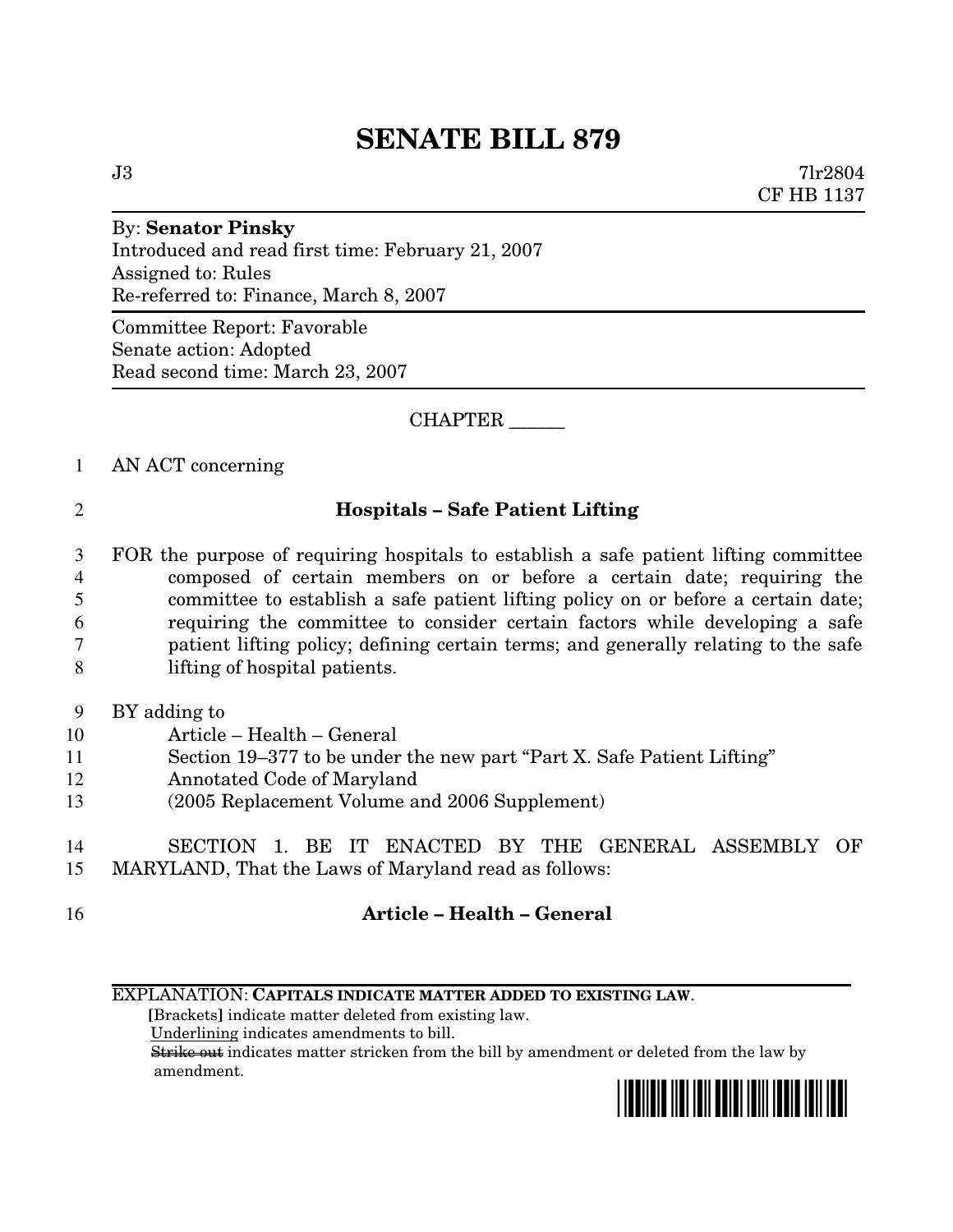**19–375. RESERVED.**

- **19–376. RESERVED.**
- 

### **PART X. SAFE PATIENT LIFTING.**

**19–377.**

 **(A) IN THIS SECTION, "SAFE PATIENT LIFTING" MEANS THE USE OF MECHANICAL LIFTING DEVICES BY HOSPITAL EMPLOYEES, INSTEAD OF MANUAL LIFTING, TO LIFT, TRANSFER, AND REPOSITION PATIENTS.**

 **(B) ON OR BEFORE DECEMBER 1, 2007, EACH HOSPITAL SHALL ESTABLISH A SAFE PATIENT LIFTING COMMITTEE WITH EQUAL MEMBERSHIP FROM MANAGEMENT AND EMPLOYEES.**

 **(C) (1) ON OR BEFORE JULY 1, 2008, THE SAFE PATIENT LIFTING COMMITTEE SHALL DEVELOP A SAFE PATIENT LIFTING POLICY FOR THE HOSPITAL.**

 **(2) THE GOAL OF THE POLICY SHALL BE TO REDUCE EMPLOYEE INJURIES ASSOCIATED WITH PATIENT LIFTING.**

 **(D) WHILE DEVELOPING A SAFE PATIENT LIFTING POLICY, THE COMMITTEE SHALL CONSIDER, BASED ON THE PATIENT POPULATION OF THAT HOSPITAL, THE APPROPRIATENESS AND EFFECTIVENESS OF:**

 **(1) DEVELOPING OR ENHANCING PATIENT HANDLING HAZARD ASSESSMENT PROCESSES;**

**(2) ENHANCED USE OF MECHANICAL LIFTING DEVICES;**

**(3) DEVELOPING SPECIALIZED LIFT TEAMS;**

## **(4) TRAINING PROGRAMS FOR SAFE PATIENT LIFTING REQUIRED FOR ALL PATIENT CARE PERSONNEL AT THE HOSPITAL;**

 **(5) INCORPORATING PHYSICAL SPACE AND CONSTRUCTION DESIGN FOR MECHANICAL LIFTING DEVICES IN ANY ARCHITECTURAL PLANS FOR HOSPITAL CONSTRUCTION OR RENOVATION; AND**